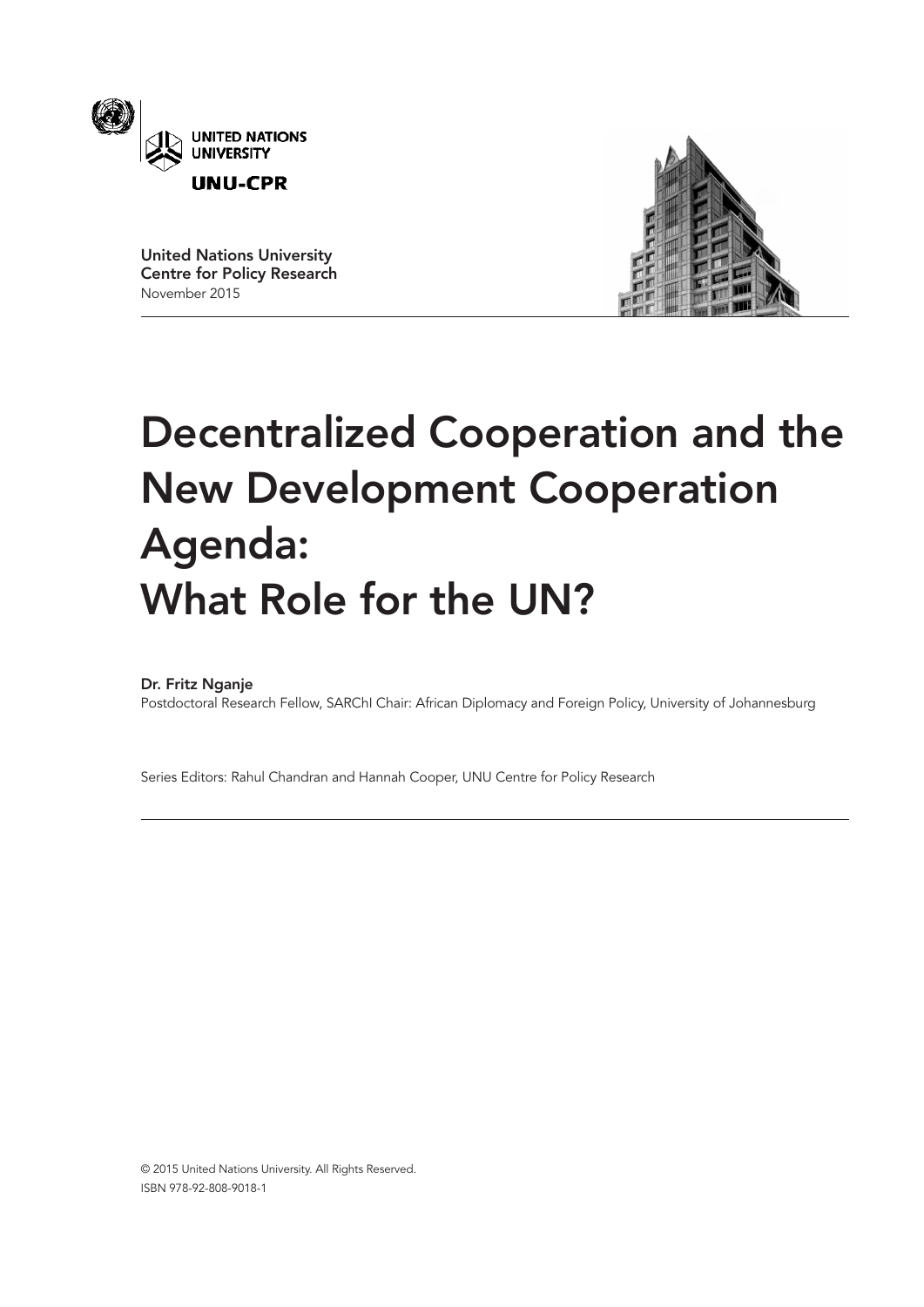#### Introduction

The ongoing changes in the development cooperation landscape, brought about to a large extent by the growing influence of so-called emerging donors from the global South, coincide with an equally significant process of transformation in the inter-state system, which has seen non-state and sub-state actors assume prominence in global affairs. This development is perhaps best captured by the 'complex interdependence' perspective pioneered by Robert Keohane and Joseph Nye, which conceptualizes contemporary world affairs as a combination of traditional inter-state relations and a web of transnational and transgovernmental exchanges between an expanding cast of actors. This new global environment has been occasioned by far-reaching technological advances, especially in the areas of transport and communication, as well as a broadening of the post-Cold War diplomatic agenda to include issues of 'low politics'.1

As a function of this interdependence, or what some have described as a system of perforated sovereignties,2 local governments have emerged as important players on the global stage.<sup>3</sup> As territorial sub-state actors, local governments bring to the new multi-layered diplomatic environment a unique international identity, which combines features of sovereignty-bound and sovereignty-free actors.4 This hybridity affords local governments the leeway to be more pragmatic and innovative than national governments in their foreign relations, while still benefiting from some of the policy tools, diplomatic networks and legitimacy that come with being a state actor.

It is not surprising, therefore, that efforts by western aid agencies to improve their development interventions in the developing world in the 1980s and 1990s quickly embraced local governments and their associations as aid delivery agents. The concept of decentralized cooperation emerged in this context to describe mostly donor-funded cooperation between local governments in the North and their southern counterparts, for purposes of supporting local development in the latter.<sup>5</sup> Although decentralized cooperation was conceived within the framework of North-South cooperation, it has in recent times not only adapted to the new discourse on development cooperation, but also increasingly taken the form of collaboration between local governments in the global South.

This paper examines the evolution and current practice of decentralized cooperation against the backdrop of ongoing transformations in the field

of development cooperation, and reflects on the implications of this mode of cooperation for the UN's peace and development agenda. It argues that in its contemporary rendition, decentralized cooperation embodies much of the current consensus on development cooperation and, therefore, offers the UN and other development actors a complementary mechanism for achieving the 2030 Agenda for Sustainable Development.

#### Decentralized cooperation in the traditional aid regime

As a concept, decentralized cooperation has generally been interpreted differently by different actors. Although there is agreement that the essence of decentralized cooperation denotes development-oriented cooperation among actors at the sub-state level, the way it is defined by different actors reveals nuances in the understanding and application of the concept. For example, in the context of the European Union's engagement with developing countries, decentralized cooperation is understood as development partnerships involving any domestic actors that are not agencies of the national government. This interpretation differs from the conception of decentralized cooperation by other key development actors such as the World Bank, the United Nations Development Programme (UNDP), the French Development Agency (AFD), and the Brazilian Cooperation Agency (ABC). Although their respective understandings of decentralized cooperation do not exclude the participation of a broad spectrum of non-state actors, they are however built on the understanding that cooperation evolves within the framework of a more or less formal partnership between local governments from different countries.<sup>6</sup>

For the purpose of this analysis, we shall borrow Hafteck's synthesis of the major perspectives of decentralized cooperation to broadly define the concept as consisting of "substantial collaborative relationships between local governments [and their associations] from different countries, aiming at sustainable local development, implying some form of exchange or support carried out by these institutions or other locally based actors."7

The origins of decentralized cooperation can be traced to the intersection of two distinct but interrelated processes: efforts to improve the delivery and impact of official development assistance (ODA) on the one hand, and the evolution of the international relations of local governments on the other. Although the idea of institutionalized trans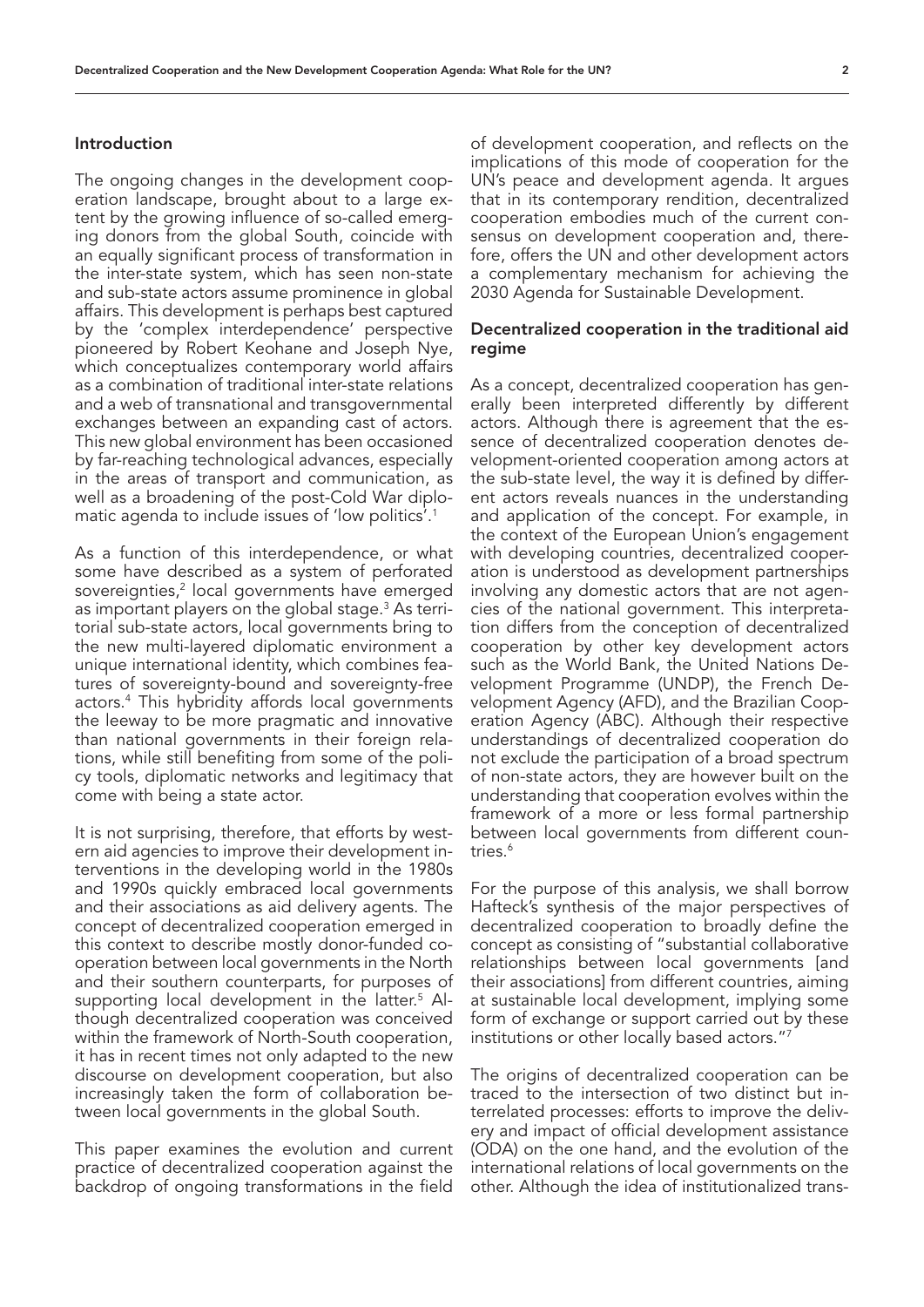national linkages that it embodies was not entirely new, the term 'Decentralized Cooperation' is believed to have been coined around the 1980s in the context of new thinking in the dominant western discourse on development policy. As Hafteck notes, the embrace of the social and institutional aspects of development resulted in, among other innovations, the acknowledgment and promotion of the role of a broad range of domestic actors in the development process, including local governments, civil society groupings, and micro-businesses.8

The idea of local governments as aid delivery agents was particularly attractive to donors when it became evident that the former possessed certain comparative advantages over non-governmental organizations (NGOs). First, local authorities possessed in-house technical expertise on local service delivery that was not readily available to most NGOs. Second, most local governments in the North could boast significant expertise on medium and long-term planning and budgeting, something most NGOs were struggling with. Third, donors could count on local authorities to make use of established and sometimes statutory consultation mechanisms to involve local communities in international development projects. Finally, as established institutions local governments engaged in international development by choice and not out of necessity, as is the case with many international NGOs whose continued existence depends on donor grants. Added to these comparative advantages was the fact that many local governments, especially municipal entities, already had international experience from decades of municipal twinning or sister-city relationships.<sup>9</sup>

The notions of municipal twinning and sister-city partnerships had been developed in Europe and the US as far back as the 1950s. These largely cultural and symbolic partnerships were founded on a philosophy of citizen diplomacy – or people-to-people exchanges – in the aftermath of World War II, with the primary objective of building bridges of understanding and trust between peoples, and preventing future wars.<sup>10</sup> In the wake of decolonization in Africa, municipal twinning would also be used to link major cities in a number of newly independent African countries with their counterparts in former colonial powers.11 From their simple beginnings as essentially relationships of friendship, peace, and solidarity, twinning and sister city arrangements soon evolved into "complex partnerships fostering reciprocal cultural, educational, municipal business, professional and technical exchanges and projects."12 Against the backdrop of efforts to improve the impact of ODA described above, these transnational linkages would later take on the additional role of serving as mechanisms for western donors to deliver development assistance to countries in the South, effectively giving rise to the concept of decentralized cooperation.

In this regard, early practices of decentralized cooperation embodied three dominant logics. First, in the context of changing conceptions around the development process and development policy, decentralized cooperation sought to give expression to the idea of participatory development, a corollary of which was the recognition of the centrality of local governments in addressing development challenges that were largely localized and were increasingly becoming urbanized.13 Second, decentralized cooperation was driven to a large extent by the humanitarian impulses of local communities in the developed world, who considered it a moral duty to contribute to alleviating poverty and suffering in developing countries. Not surprisingly, in its earlier rendition, decentralized cooperation turned out to be little more than a one-way transfer of financial and material resources from local governments and communities in the North to their twinning partners in the South, to support community development projects and boost the provision of basic services.14 Third, decentralized cooperation adopted the fundamental assumptions and principles of the classical model of development cooperation.

As the next section demonstrates, in keeping with the changing context of development cooperation, decentralized cooperation has not only adopted a new and somewhat critical discourse of development cooperation, but has also increasingly become a feature of the South-South development cooperation framework.

#### Decentralized cooperation in a changing context of development cooperation

The past two decades have witnessed significant changes in the discourse and practice of development cooperation, which have in turn altered the manifestation and focus of decentralized cooperation. The convergence of global trends such as the so-called rise of the South, financial and economic difficulties in OECD countries, as well as a rapidly growing and urbanized global population has opened up space for alternative approaches to the traditional aid model. This has in turn promoted a new global discourse on development cooperation, reflected in the shift from aid effective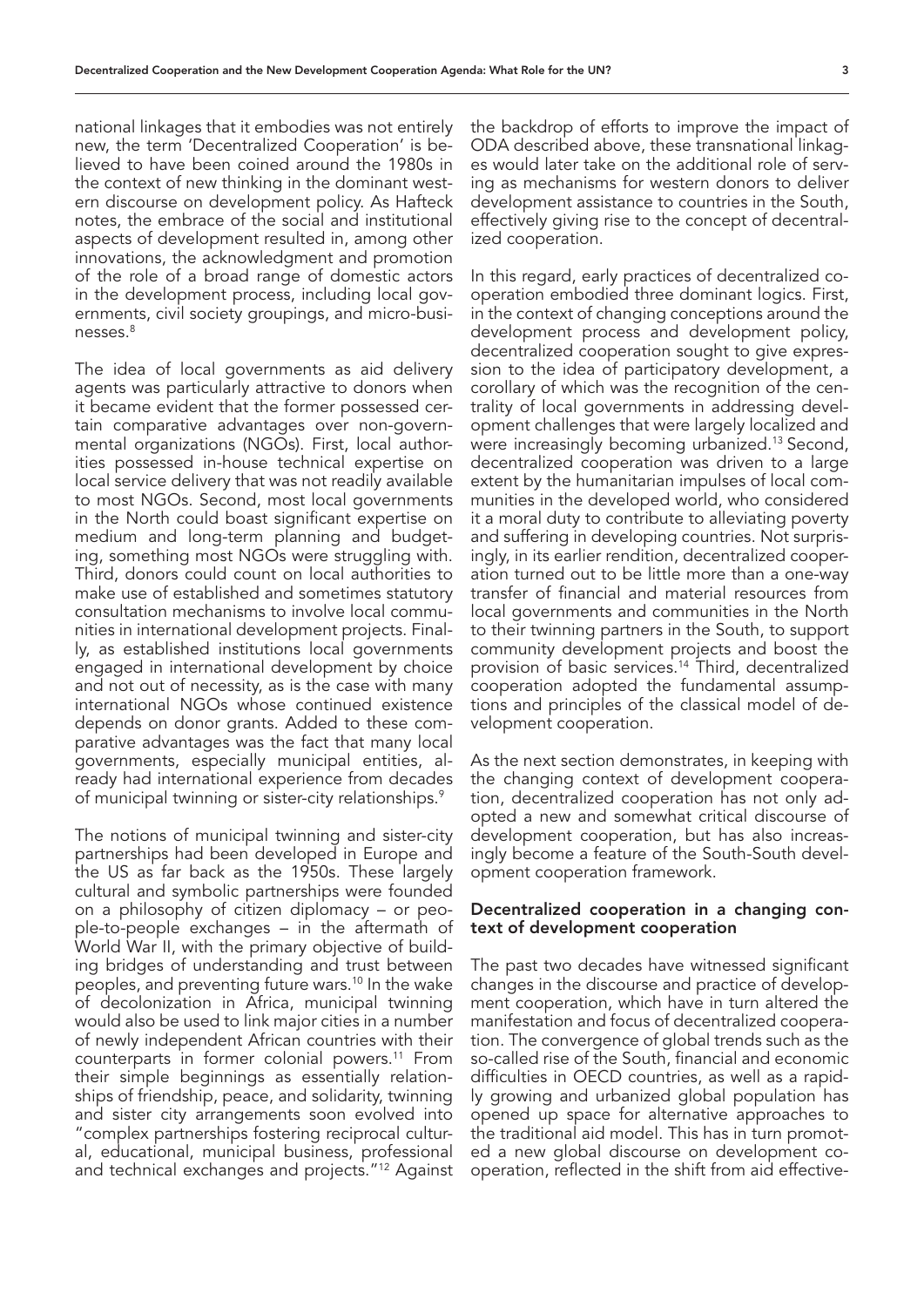ness to development effectiveness embodied by the Busan Partnership for Effective Development Cooperation.15 Central to this discourse is the construction of development cooperation as horizontal and mutually beneficial partnerships, which should promote autonomous development.<sup>16</sup> As a component of North-South development cooperation, the practice of decentralized cooperation today reflects this discourse. Therefore, although decentralized cooperation continues to retain its aid component, there is a clear trend towards collaborative partnerships, which are built around the exchange of expertise, technology, and experiences, with a strong accent on human and institutional capacity building.<sup>17</sup>

A number of North-South decentralized cooperation programmes reflecting this evolution have emerged over the years, among which is the Good Practice Scheme of the Commonwealth Local Government Forum. Funded by the UK Department for International Development, the Good Practice Scheme employs peer-to-peer learning exchanges to support local governments in Commonwealth countries develop the requisite capacity to deliver on the Millennium Development Goals. Although the scheme increasingly works through South-South partnerships, it is designed to match local authorities in the UK with their counterparts in the South.18 Another example is the North-South Local Government Cooperation Programme, which is funded by the Finnish Ministry of Foreign Affairs and administered by the Association of Finnish Local and Regional Authorities. The programme supports the collaborative exchange of knowledge, skills and technology between Finnish local governments and their counterparts in the South. It is designed to strengthen the capacity of participating local governments in the South while also delivering concrete development projects to local communities.19

While the shift from predominantly financial and material donations to capacity building is evident in most of these partnerships, questions have been raised about the extent to which North-South decentralized cooperation actually reflects collaborative and mutually beneficial partnerships. The evidence in this regard is mixed. For example, Bontenbal and Van Lindert argue, in the context of decentralized cooperation between European and Latin American local governments, that "persistent inequalities result in one-way flows from North to South of money, expertise and information." This reinforces the dependency culture and undermines claims that such partnerships are "sites for learning for all stakeholders involved." However, in the same context, they make reference to cases where local governments in the North have adopted ideas and lessons in participatory budgeting pioneered by their Latin American counterparts.20

Perhaps the biggest challenge that North-South decentralized cooperation continues to face stems from the dissimilarity in the institutional, historical and socio-economic contexts of the North and South. This means that local governments in both regions tend to experience different development challenges, and solutions that have worked in the North may not be relevant in the South. It is in this context that decentralized cooperation between local authorities in the South has been promoted as a more relevant approach to capacity building and sustainable development in the South, at least in theory.<sup>21</sup>

Decentralized South-South cooperation (SSC) describes the collaboration between local authorities and their associations from two or more developing countries, anchored in a discourse that is critical of the traditional North-South development cooperation paradigm. In theory, it combines the local level perspective of decentralized cooperation with the underlying philosophy and core principles of SSC, in a form of development cooperation that prioritizes the sharing of experiences and best practices between actors that see themselves as equals.

As a local level expression of the notion of technical cooperation among developing countries codified in the 1978 Buenos Aires Plan of Action, decentralized SSC is founded on two fundamental assumptions. First, it recognizes that progress in developing countries depends primarily on their own efforts and that development cooperation should only seek to stimulate and reinforce local capacities. Second, decentralized SSC gives expression to the argument that because many developing countries, especially those located in the same geographical region, share similar historical, cultural, and socio-economic contexts, development solutions pioneered in one southern country can be easily adapted and applied in another. This makes technical exchanges between developing countries potentially more relevant and mutually beneficial than those carried out within the North-South framework. This is the inspiration behind a host of partnerships that have emerged in recent years between local governments across the global South. A classic example is the partnership between Durban in South Africa, Belo Horizonte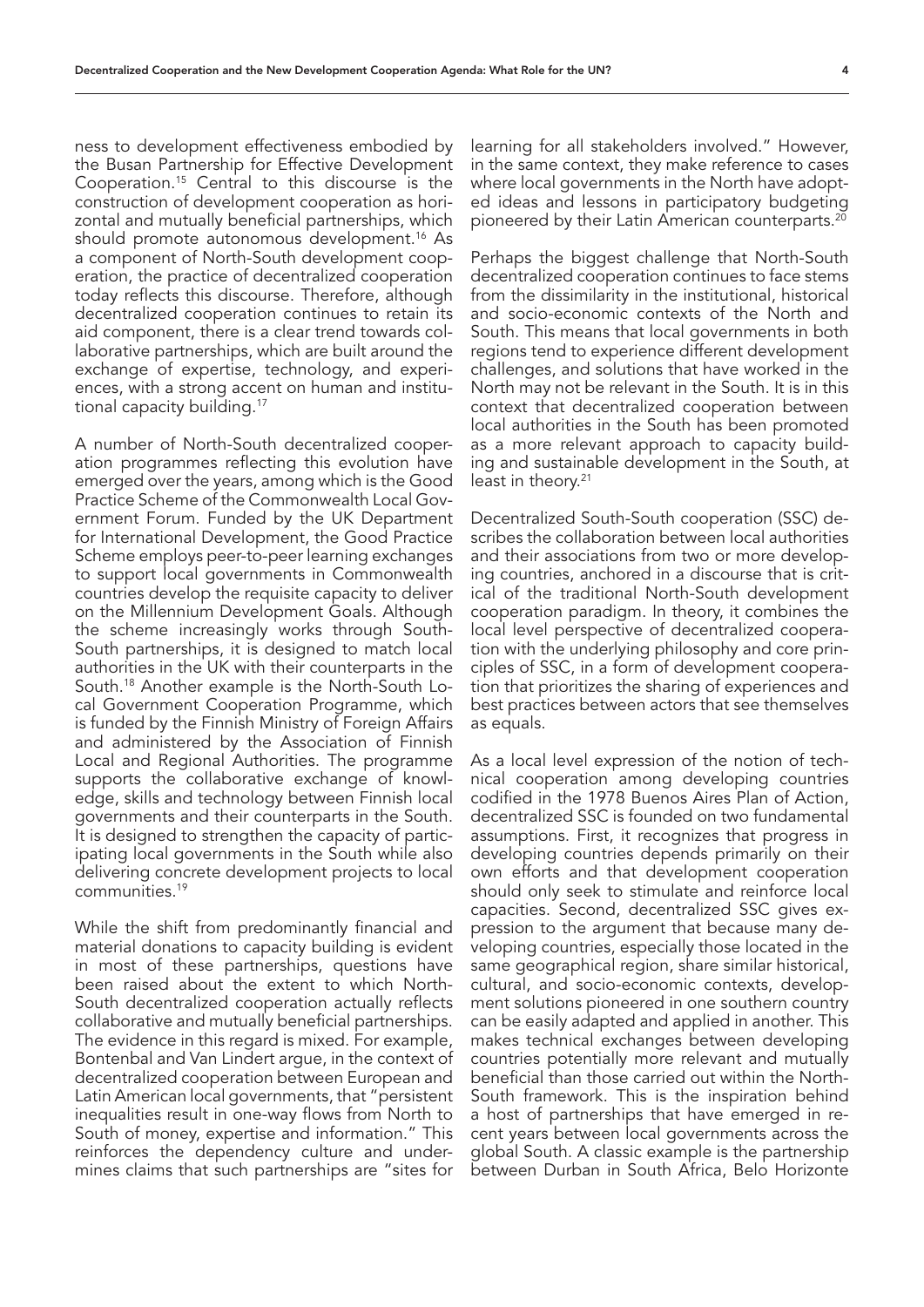and Porto Alegre in Brazil, and Maputo in Mozambique. This partnership evolved as a peer-to-peer knowledge exchange, which enabled the city of Maputo to learn from the experiences of its southern peers on how to manage informal inner-city trading.<sup>22</sup>

However, it must be underlined that even though decentralized SSC is seen as a form of development cooperation that produces more realistic and appropriate solutions to the development challenges confronting developing countries, it does not invalidate North-South decentralized cooperation. If anything, in the context of dwindling financial resources for cooperation and growing capacity disparities between local governments in the South, decentralized SSC could in some instances serve to complement or reinforce North-South decentralized cooperation. This prospect has inspired some local governments in the North to experiment with the idea of decentralized triangular cooperation, which essentially allows them to extend the reach of their North-South partnerships by encouraging and supporting exchanges between their southern partners. For example, under the North-South Local Government Cooperation Programme referred to above, the Finnish city of Lahti has brought together its Ghanaian and South African counterparts in a triangular arrangement that has evolved into South-South exchanges between the African municipalities.<sup>23</sup> However, because they do not emerge and develop organically, the South-South exchanges that evolve from these triangular arrangements tend to be fragile and over-reliant on the support of the northern partner.

As a mode of development cooperation that connects local authorities and communities, decentralized SSC may also provide a welcome complement to the largely state-to-state development cooperation approach of so-called emerging donors. In other words, when efficiently coordinated with national mechanisms for development cooperation, decentralized SSC brings in a multilevel perspective that adds value to South-South development cooperation. Brazil's evolving approach to development cooperation reflects an attempt to strengthen the effectiveness of South-South development cooperation by establishing synergies between different levels of cooperation.

In addition to creating different structures to promote and coordinate the decentralized cooperation of Brazilian states and city governments, $24$ the federal government has also launched two

programmes on decentralized SSC through which it provides direct financial and technical support for Brazilian local governments to share successful public policies with their counterparts in other developing countries.25 However, the example of Brazil's cooperation in Africa also highlights some of the institutional constraints that undermine the effectiveness of a multilevel approach to South-South development cooperation. Although the concept of multilevel cooperation is increasingly being institutionalized as part of the strategic orientation of Brazilian development cooperation, weak processes of decentralization in partner African countries means that little synergy, if any, actually exists in the cooperation activities of the different levels of the Brazilian government in Africa.

#### Decentralized cooperation and the UN's development and peacebuilding agenda

The preceding analysis has established that from its original conception as an aid delivery mechanism, decentralized cooperation has evolved into a multifaceted and highly flexible mode of development cooperation, which increasingly takes the form of horizontal, reciprocal and equal partnerships. Although in some instances decentralized cooperation still serves as a channel for financial and material donations, for the most part it has been used to promote peer-to-peer learning, the exchange of experience and know-how, as well as provision of technical assistance, with a strong emphasis on human and institutional capacity development. In the context of the growing recognition of the role of effective local governance in sustainable development, decentralized cooperation comes with the potential to contribute to the realization of the global development agenda.

### *Decentralized cooperation and the UN Sustainable Development Goals*

The outcome document of the 2005 UN World Summit underscored the important role of local authorities in contributing to the achievement of internationally agreed development goals.<sup>26</sup> In the same spirit, both the Busan High Level Forum on Aid Effectiveness and the Rio+20 UN Conference on Sustainable Development, two major global processes that have shaped the post-2015 development debate, underscore the importance of effective local governance in sustainable human development. Local governance, defined as the institutions, processes and systems through which local authorities interact with groups and communities to provide services and promote local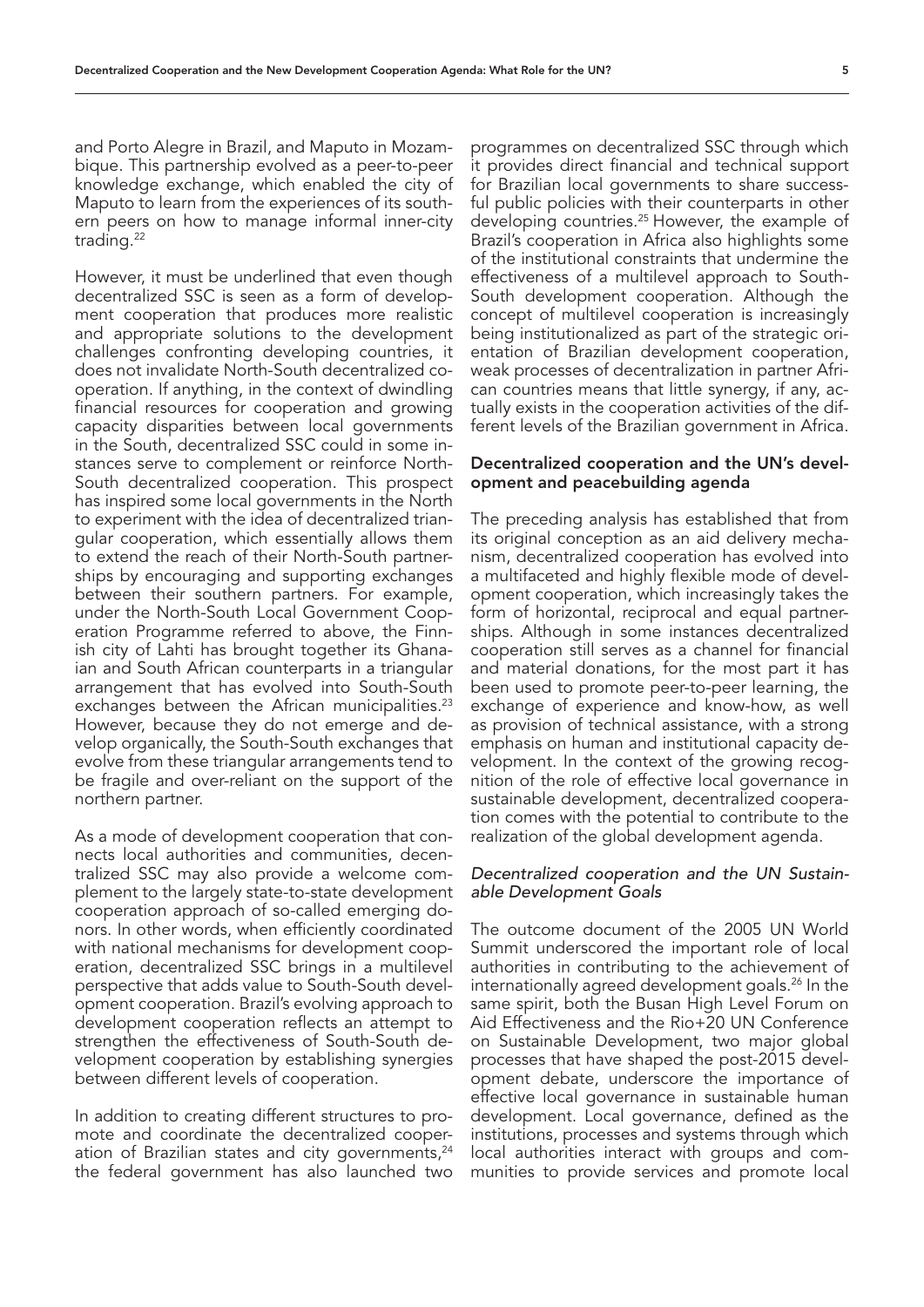development, is seen to encourage greater participation, ownership, and accountability of development processes.<sup>27</sup> Besides, there is a strong consensus that effective local governance, most notably in urban areas, will be required to achieve key sustainable development goals (SDGs) such as eradicating poverty, reducing inequalities and exclusion, and promoting environmental sustainability.28

However, the capacity required for local governments to efficiently assume this role is often in short supply in most developing countries, especially given that decentralization processes tend to transfer responsibilities to local authorities without the corresponding resources. With its current focus on peer learning and technical assistance, decentralized cooperation offers an effective tool for strengthening the administrative and technical capacity of local governments in the South to enable them deliver services with efficiency. Moreover, because local governments in developing countries are more or less confronted with the same development challenges, such as rapid urbanization and urban poverty, decentralized SSC can be a particularly useful mechanism for them to learn from each other about possible solutions and to exchange best practice. Additionally, decentralized SSC allows local authorities of contiguous sub-national territories to pool their resources and collaborate in search of innovative solutions to common problems.

In addition to its contribution to strengthening the institutional and operational capacity of local governments, decentralized cooperation also has the potential to promote democratic local governance, which, as noted above, has been identified as a key requirement for the successful implementation of the SDGs at the local level. As discussed earlier, a major feature and strength of decentralized cooperation is its ability to engage and connect a broad range of local actors including civil society organizations and the private sector.

Decentralized cooperation projects that require local authorities to work closely with different stakeholders in the community could serve as instruments for strengthening the capacity of civil society organizations and encourage greater citizen participation in the decision-making processes of local governments. Furthermore, by virtue of its multi-stakeholder character, recent experiences of decentralized cooperation point to its potential for producing public-private partnerships between universities and private businesses on the

one hand, and local governments on the other. These partnerships have been crucial not only in strengthening the technical capacity of local governments and developing innovative technologies that have improved municipal service delivery, but also in stimulating local economic development. Compared to North-South decentralized cooperation, which features strong civil society and private sector partnerships, decentralized cooperation between local governments in the South remains highly underdeveloped in this area. Most partnerships in the latter are limited to exchanges between local authorities.

#### *Decentralized cooperation in conflict-affected states*

The potential for decentralized cooperation to contribute to efficient local governance, either through strengthening the institutional and operational capacity of local authorities or by stimulating healthy state-society relations at the local level, also makes it a suitable instrument for peacebuilding interventions in conflict-affected states. As the New Deal for Engagement in Fragile States suggests, building sustainable peace in states emerging from conflict requires not just a capable state that works to deliver peace dividends in an equitable manner to its population, but also inclusive and participatory political processes that serve to legitimize the authority of the state and embed it within society.<sup>29</sup>

From this perspective, effective and efficient local governance becomes central to peacebuilding efforts, especially if due regard is given to the observation that it is at the local level that the social cleavages and grievances that often erupt into conflict have their roots. Participatory and accountable local governance is by its very nature a conflict resolution and peacebuilding mechanism, to the extent that it broadens the space for inclusive decision-making and affords marginalized and minority groups channels to represent their interests. This contributes to alleviating tensions that result from political exclusion or regional disparities.

Moreover, when local authorities in conflict-affected societies are seen to provide basic administrative and social services efficiently and equitably, this helps to restore confidence in state institutions, which in turn furthers the peacebuilding process. Similarly, inclusive and creative processes of local economic development can be the difference between a return to social instability and the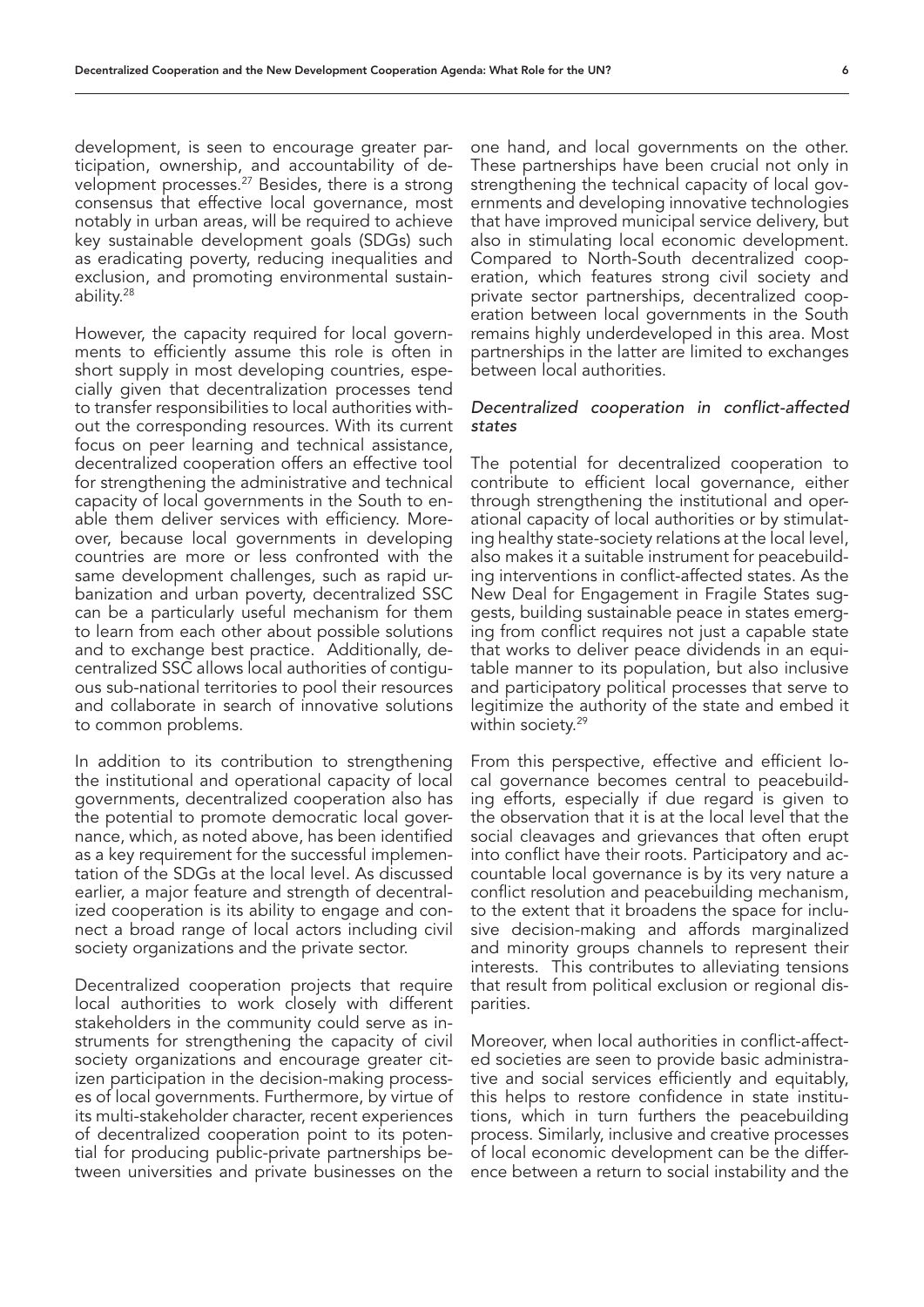consolidation of peace. This is all the more so in post-conflict societies where the adoption of neoliberal economic policies tends to heighten conditions of inequality. In post-conflict Mozambique, for example, free market economic policies and economic growth have concentrated wealth in the hands of a few while forcing the rest of the population deeper into poverty. This rising inequality has been partly blamed for the tense socio-political environment that has in recent years threatened to unravel the country's fragile peace.<sup>30</sup>

Local governments, like most other institutions in societies emerging from violent conflict, are generally devoid of the capacity, resources and morale to assume this peacebuilding role. Decentralized cooperation becomes a viable instrument to address these deficiencies. Technical, financial, material and even moral support from foreign counterparts can assist local authorities and communities in conflict-affected states to develop the capacity, systems, and determination needed for effective and efficient local governance. Decentralized cooperation has a comparative advantage over other forms of interventions to strengthen local governance for peacebuilding purposes, in that it establishes long-term partnerships, which, with sufficient resources, allow for greater adaptability, ownership, and sustainability of capacity building initiatives. Moreover, the exchange of knowledge, experience, and best practice that is characteristic of contemporary decentralized cooperation, especially within the SSC framework, affords local governments and communities in conflict-affected countries the opportunity to draw peacebuilding lessons and inspiration from societies that have gone through or are going through similar situations.

#### Conclusion: the role of the UN in strengthening decentralized cooperation

As a model of development cooperation that is premised on stimulating the capacities of local communities for endogenous development and self-reliance, decentralized cooperation is without a doubt a useful mechanism for localizing the global partnership against poverty, social exclusion, environmental degradation, and violent conflict. Even so, as an evolving practice, decentralized cooperation is not without its challenges, which have limited its contribution to the global development agenda. Notwithstanding its strong appeal, decentralized SSC, in particular, is yet to fully deliver on its development potential, mainly because of financial constraints and weak processes of decentralization in most developing countries. Although, as argued above, whilst local governments in the South possess a wealth of experience and expertise that can be shared with their counterparts in other developing countries, financial constraints often make it difficult for them to undertake durable capacity building exchanges. One of the observed consequences of this financial constraint is that South-South exchanges tend to be deprioritized by local governments in least developed countries in favor of partnerships with northern local governments, which normally bear the full cost of exchanges and in some instances make financial and material donations.

In addition to the limitations and disincentives generated by inadequate financial resources, decentralized SSC also has to contend with a weak culture of decentralized governance in most developing countries. On the one hand, over-centralization of national political and development processes deprives local governments of much needed institutional support to engage effectively in, and benefit from, transnational exchanges. On the other hand, the prevalence of the statist model of local government in many developing countries means that decentralized cooperation has so far not made a significant contribution to entrenching democratic local governance.

As custodian of the global development agenda with significant global legitimacy and access to a variety of development actors, the UN is strategically positioned to contribute to addressing some of the weaknesses associated with decentralized cooperation. The starting point would be for the UN to recognize the contributions of decentralized cooperation to addressing some of the world's pressing development challenges, and make it a priority to strengthen this role by working to mitigate the effects of the financial, technical and institutional constraints identified above. In this regard, the UN could use its own resources to provide financial and technical support to decentralized SSC initiatives. One way to do this would be to include a decentralized cooperation component in the development and peacebuilding interventions of the different agencies of the UN. In fact, a number of UN-affiliated bodies including UNDP, UN-Habitat, FAO, and ILO have been at the forefront of mainstreaming decentralized cooperation in their respective development agendas and activities. These examples could serve as an inspiration and model for a system-wide policy to mainstream decentralized cooperation in the development and peacebuilding work of the UN.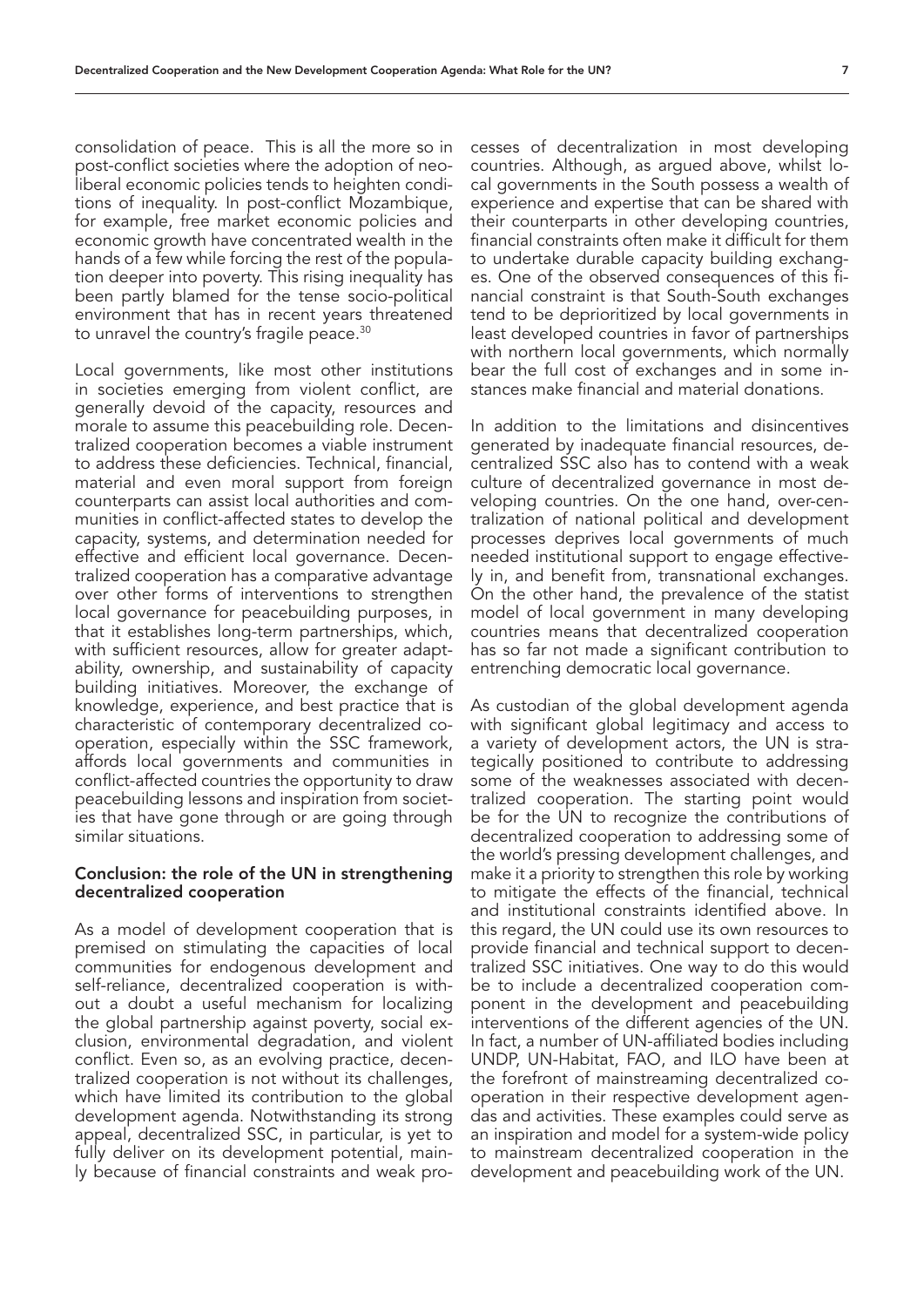Additionally, the UN should consider establishing an office for decentralized cooperation, which should be charged with supporting and promoting the use of this mode of development cooperation. In addition to mobilizing resources and providing technical assistance for decentralized cooperation initiatives that speak to the UN development mandate and agenda (especially in least developed countries), this office could also serve as a platform for knowledge management in order to foster and facilitate the sharing of information, experience, and best practice on decentralized cooperation.

Another possible way for the UN to support decentralized cooperation would be in the area of strengthening decentralization processes in the South. As noted earlier, decentralized cooperation

initiatives have often failed to fully deliver on their development potential because of the absence of appropriate institutional arrangements at the national level. Such arrangements should strive to strike a balance between the need for greater maneuvering space for local governments on the one hand, and the imperative of state cohesion and accountable local government on the other. Thus, by working with national governments and other development partners to entrench effective and efficient systems of decentralized governance in developing countries, the UN would be creating a favorable institutional environment for successful decentralized cooperation, which not only contributes to strengthening the capacity of local governments but also engenders democratic local governance.